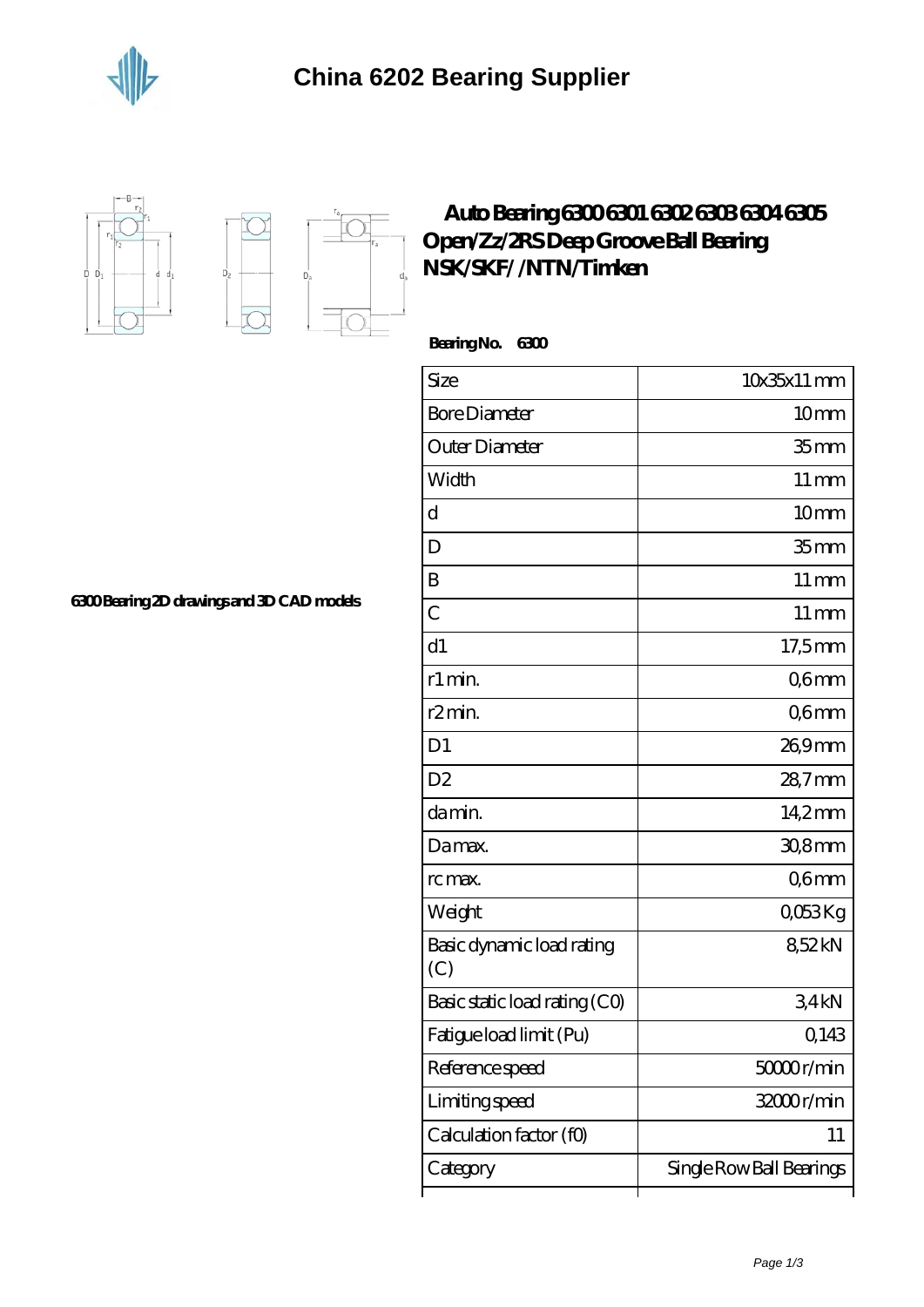

## **[China 6202 Bearing Supplier](https://jonathanandsylvia.com)**

| Inventory                          | 0 <sup>0</sup>                                                                                                                                                              |
|------------------------------------|-----------------------------------------------------------------------------------------------------------------------------------------------------------------------------|
| Manufacturer Name                  | <b>SKF</b>                                                                                                                                                                  |
| Minimum Buy Quantity               | N/A                                                                                                                                                                         |
| Weight/Kilogram                    | 005                                                                                                                                                                         |
| Product Group                      | <b>BOO3O8</b>                                                                                                                                                               |
| Enclosure                          | Open                                                                                                                                                                        |
| Precision Class                    | ABEC 1   ISO PO                                                                                                                                                             |
| Maximum Capacity / Filling<br>Slot | No                                                                                                                                                                          |
| Rolling Element                    | <b>Ball Bearing</b>                                                                                                                                                         |
| Snap Ring                          | No                                                                                                                                                                          |
| <b>Internal Special Features</b>   | No                                                                                                                                                                          |
| Cage Material                      | Steel                                                                                                                                                                       |
| Internal Clearance                 | CO-Medium                                                                                                                                                                   |
| Inch - Metric                      | Metric                                                                                                                                                                      |
| Long Description                   | 10MM Bore; 35MM<br>Outside Diameter; 11MM<br>Outer Race Diameter;<br>Open; Ball Bearing; ABEC 1<br>ISO PQ No Filling Slot; No<br>Snap Ring, No Internal<br>Special Features |
| Category                           | Single Row Ball Bearing                                                                                                                                                     |
| <b>UNSPSC</b>                      | 31171504                                                                                                                                                                    |
| Harmonized Tariff Code             | 8482105068                                                                                                                                                                  |
| Noun                               | Bearing                                                                                                                                                                     |
| Keyword String                     | Ball                                                                                                                                                                        |
| Manufacturer URL                   | http://www.skf.com                                                                                                                                                          |
| Manufacturer Item Number           | 6300                                                                                                                                                                        |
| Weight/LBS                         | 0.12                                                                                                                                                                        |
| Bore                               | 0.394 Inch   10 Millimeter                                                                                                                                                  |
| Outside Diameter                   | 1.378 Inch   35 Millimeter                                                                                                                                                  |
| Outer Race Width                   | 0.433 Inch   11 Millimeter                                                                                                                                                  |
| $d_1$                              | 17.5mm                                                                                                                                                                      |
|                                    |                                                                                                                                                                             |